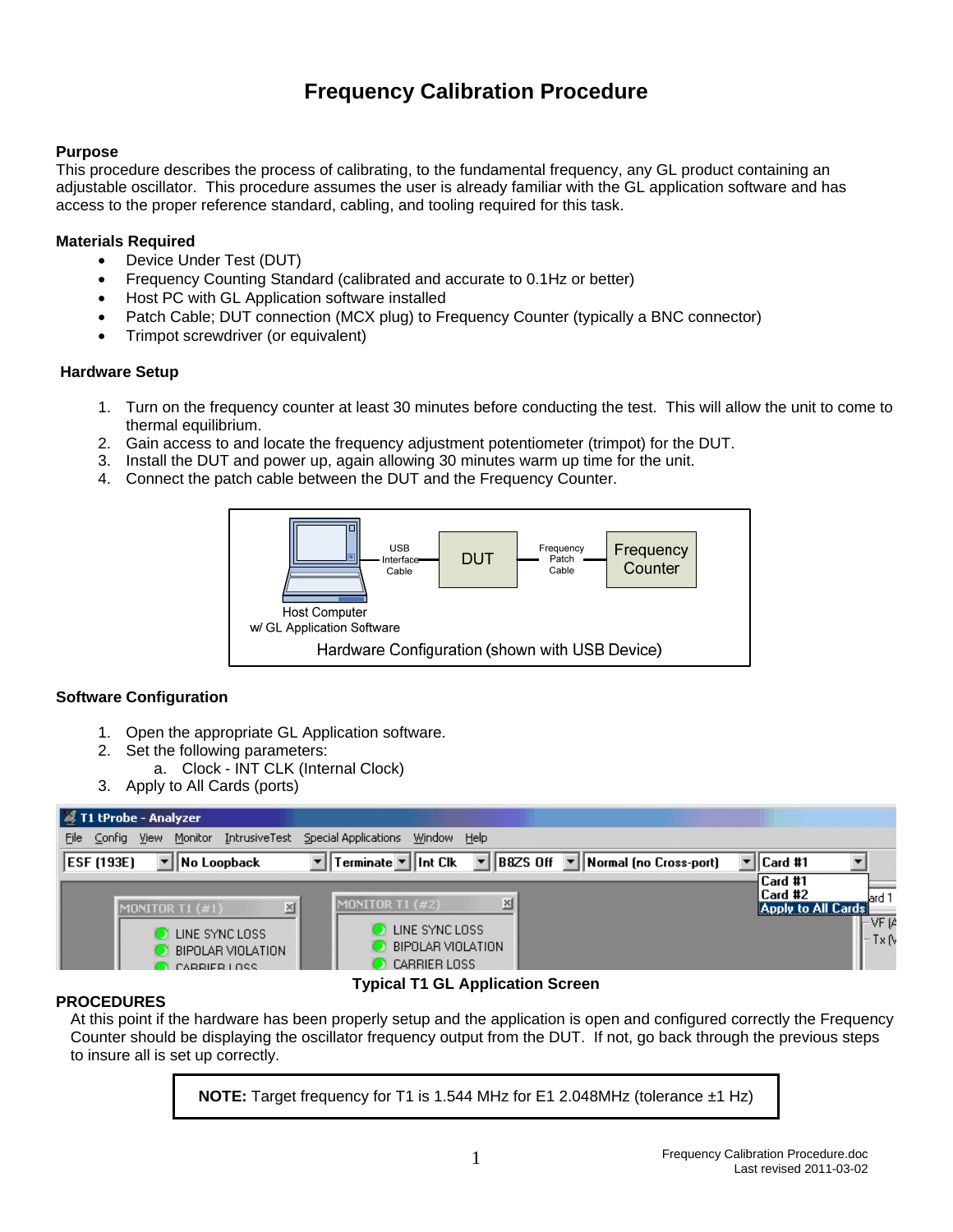- 1. Place the screwdriver on the adjustment screw of the trimpot and turn in small increments (1/16 of a turn or less) while observing the display of the Frequency Counter. When each adjustment is completed remove the screwdriver from the trimpot.
- 2. After each adjustment allow the Frequency Counter to update the display several times before making additional trimpot adjustments.
- 3. Once the Frequency Counter is reporting the target frequency continue to allow the display to update several more times to insure the target frequency is stable.
- 4. Calibration is complete when the displayed value is constant.
- 5. Close the Application Software and disconnect the DUT from the system.
- 6. Apply a dated Calibration Label to the DUT to indicate when the unit was certified.
- 7. Repeat the previous steps to calibrate additional DUTs.

#### **Location of MCX Jack and Trimpot for Various GL Products**



**tProbe™ – Front**